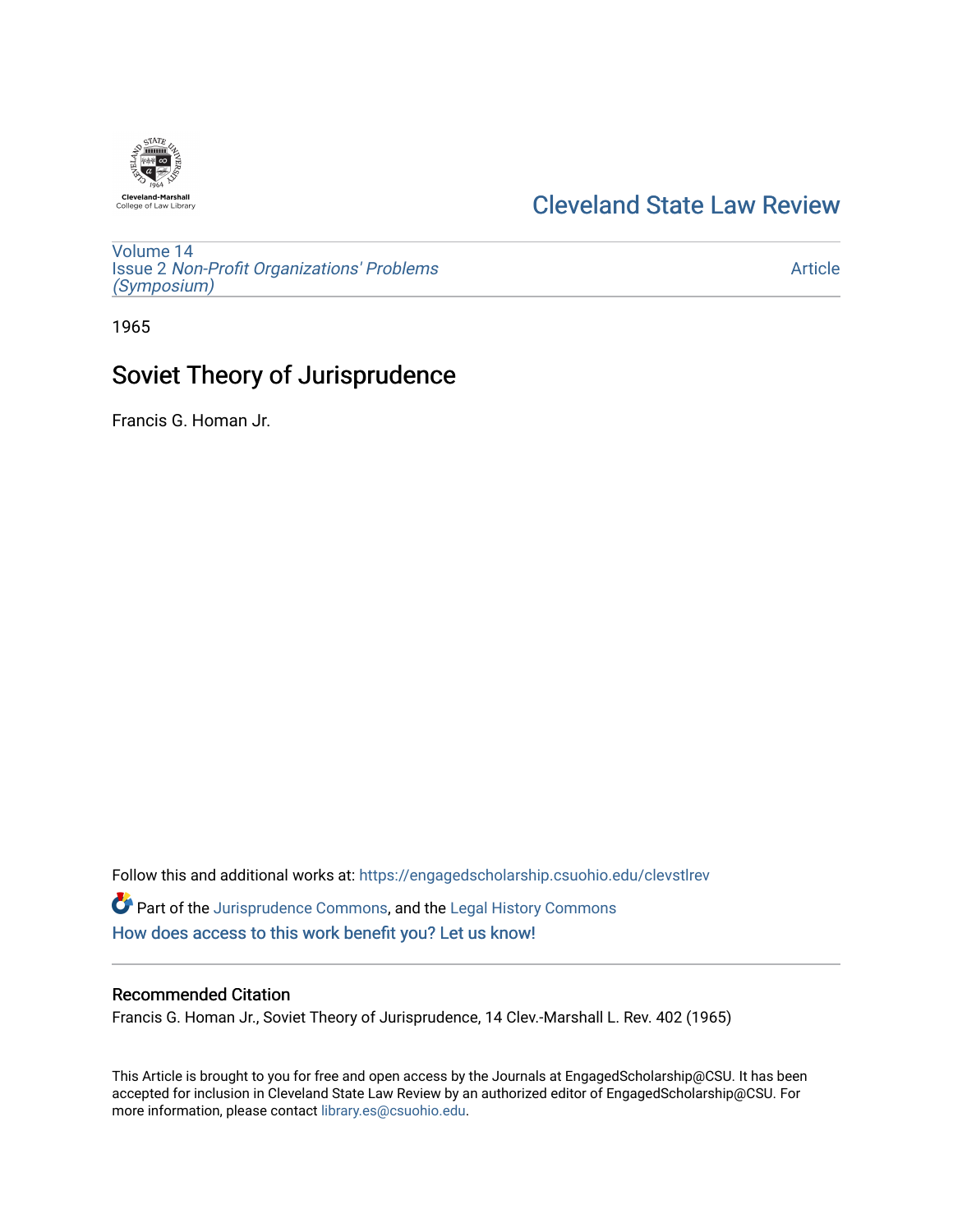402

## *Soviet Theory of Jurisprudence Francis G. Homan,* **Jr.\***

**<sup>A</sup>NY EXAMINATION OF** MARXIAN **THEORY** and its embodiment  $\mathbf \Lambda$  in Soviet jurisprudence must first review its roots in Hegelian philosophy. Bolshevism, Fascism and National Socialism have all relied on Hegelian theory, with tremendous political impact on modern history.

The essence of Hegel's philosophy is its emphasis on history and the historical aspects of all human endeavors as evidenced **by** the see-saw battle between freedom and tyranny. Perceiving a pattern in historical events which seemed to be capable of prediction, Hegel deduced that all history could be thus categorized. He saw history as a dialectical progression based on the two opposing forces of man and nature and their ultimate realization in the spirit of history. This concept was distilled into the now famous axiom: "thesis-antithesis-equals synthesis." Hegel insisted that all history could be explained on the basis of this principle and his concept of the state was consistent with it.

To Hegel the state was not a part but the very essence, the basic unit of history. He rejected the idea of historical life outside and before the existence of the state. The state is, for Hegel, not representative but the very incarnation of the "spirit of the world."

Thus, Hegel attacked the "natural right" or "social compact" theories extant in his day which held that the state originates in a contract and is bound to certain conditions, to legal and moral considerations. This idea was contrary to what Hegel viewed as the Divine Idea, *i.e.,* the state with its concomitant absolutism, and his rejection of the concept of individual morality as a universal law. Hegel's state acknowledges no abstract rules of good and evil. There is no moral obligation for the state's universal will, only for the individual will. The duty of the state is self preservation and, thus, Hegel favored a state organized in a totalitarian manner which would develop in the highest degree the spirit of history. He did not reject the notion of freedom but maintained that true freedom could only be realized through its

**<sup>\*</sup>** B.A., M.A., University of Pennsylvania; Teacher, Cleveland Board of Education; Fourth-year student at Cleveland-Marshall Law School of Baldwin-Wallace College.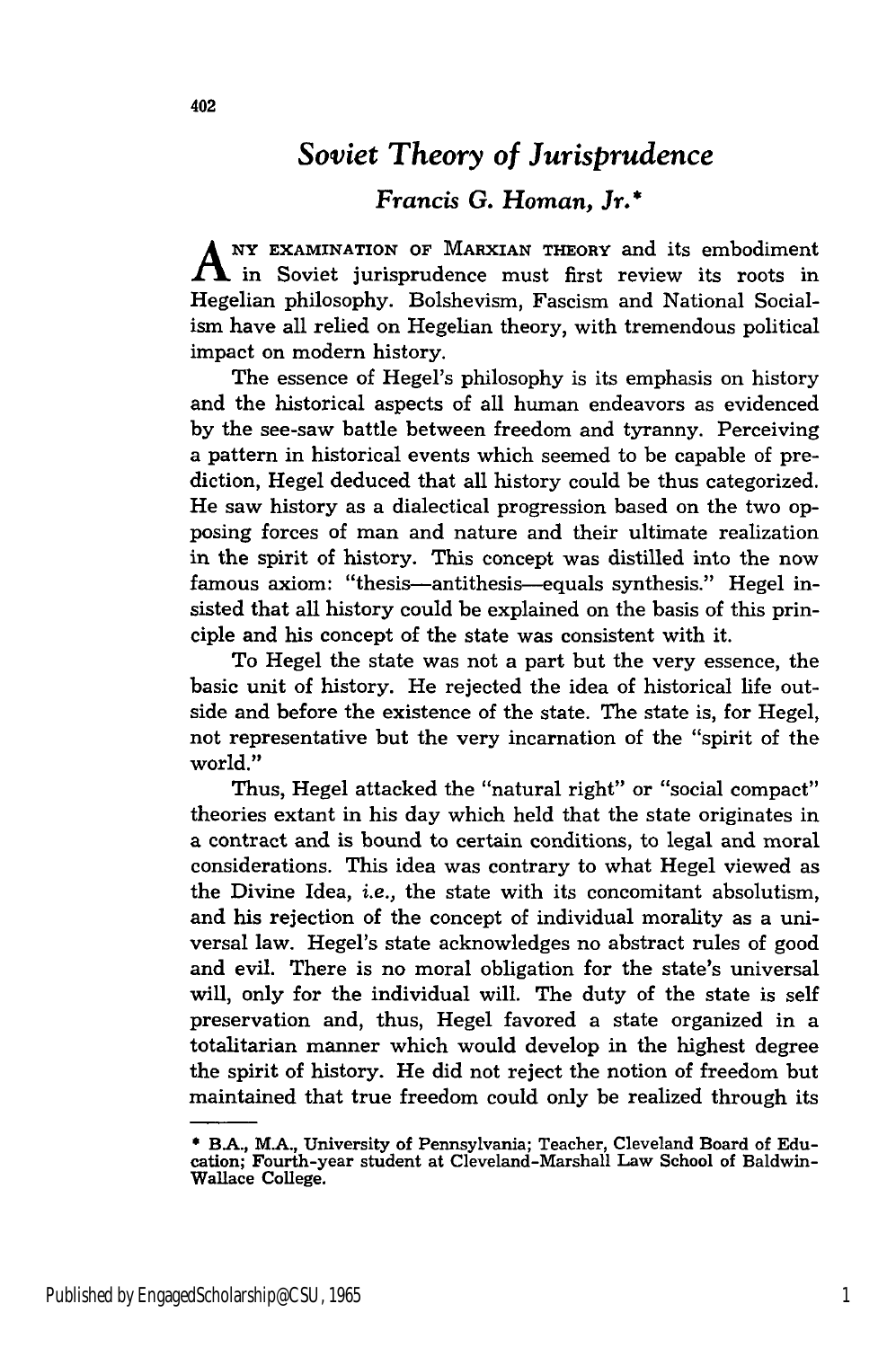embodiment in the state. Individual freedom, in Hegel's view, is synonymous with identification with the state and "obedience to the law." Abstractions such as justice and morality have no existence apart from reality (which is identical with reason). The existence of the state is its own justification and its laws are those of self preservation. The citizen's morality is to obey and thus achieve freedom through identification with the state.

Thus, Hegel extolled the truth which lies in power. He declared that men were foolish to forget, in their enthusiasm for individual freedom, the truth which lay in power. That these ideas contain the nucleus of the ruthless and coercive programs of the modern totalitarian state need hardly be explained.

Hegelianism and the liberalism of the Lockean philosophers are diametrically opposed. For Hegel the state is in itself good, its citizens matter only insofar as they minister to the glory of the whole. Liberalism, on the other hand, regards the state as serving the individual needs of its various members. In practical application, the Hegelian view supports intolerance, ruthlessness and tyranny. The liberal philosophy fosters consideration, tolerance and compromise.

Karl Marx, a late contemporary of Hegel, was strongly influenced by Hegel during his university days. After his exile from his homeland, he used Hegelian philosophy as a springboard for the development of his own theories. Marx was similarly preoccupied with the state as the basic unit of history rather than the individual and his theories were directed toward the reformation of the entire political system rather than the correction of individual problems. Marx adopted Hegel's historical view of social development. His approach is connected with the dialectic. Hegel, as we have noted, conceived the course of history as a gradual self-realization of the spirit which strives toward the Absolute. The passions and ambitions of individuals are the material from which the state derives its vital force. This individual spirit is synthesized in the state. Marx substituted the economic motivation of man for Hegel's spirit and the classless society for Hegel's Absolute. A competitive system of production, according to Marx, will in time produce internal tensions between the various social classes that are linked to it. These contradictions, as Marx called them, are resolved into a higher synthesis. The form which the dialectic struggle takes is the class war. The resolution of the struggle is synthesis in the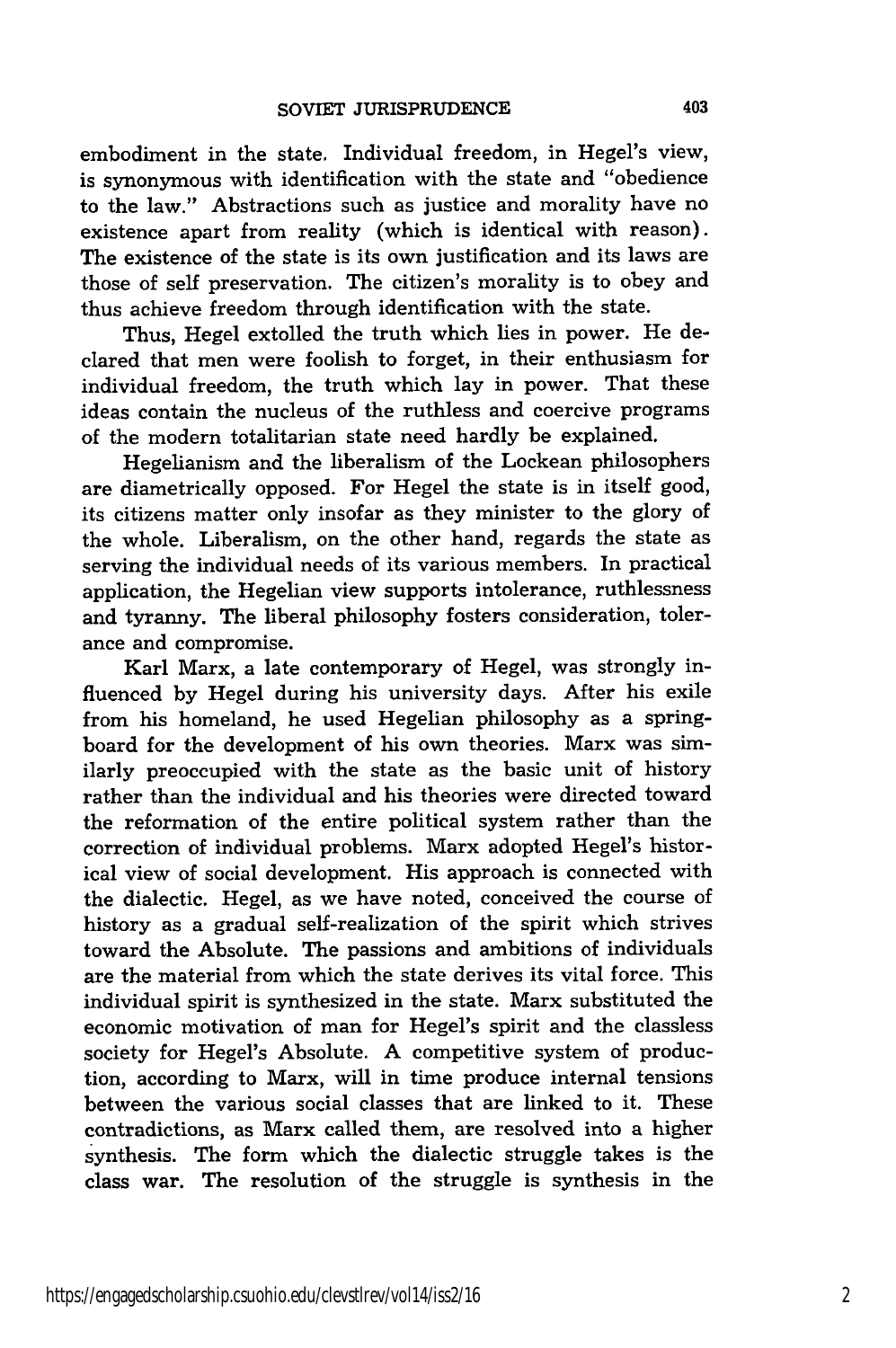classless society. Once this has been attained, the conflicts disappear and the dialectic process fades away.

Because Marxist doctrine is Hegelian in method, Marx called his own theory "dialectic materialism."

Marxian theory explains society in terms of the mutual relations into which men enter when engaged in the material means of production. These relationships are conditioned by the forces of economics. The attitude of the individual is formed by his relative position in these socio-economic groups, i.e., his class-status. The general attitude of men toward social problems is based on the relative position of their class in society. Finally, the history of mankind, since the rise of social classes, is explained as a history of class struggle.

Marx regarded the non-socialist states as dependent upon, and serving as a reinforcement of, these fundamental class divisions. Thus, Engels, the alter-ego of Karl Marx, defined the state as the preservation of the status quo. Given the basic antagonisms between classes with conflicting and irreconcilable economic differences, the state's role is to keep them in check. Since the most economically powerful class holds the reins of political power, it uses the law as a means to further exploitation of the oppressed classes. This is true even where the law appears to be adverse to the interests of the individual members of the ruling class and to advance the apparent interests of the oppressed classes. For example, legislation regulating the employment of children in certain industries, by safeguarding the health of the younger generation of workers and by preventing unsound methods of competition between capitalists, really serves the interests of capitalist society.

Thus, as long as there is a class society there is class justice. Judges perform the function of preserving the existing structure of society. In a non-socialist system they must and do interpret all ambiguities in the law in harmony with the concept of preserving the order of the ruling classes.

The state, according to both Marx and Engels, is an instrument of coercion to be ultimately used by the victorious working-classes to expropriate the former ruling class and break the resistance to the formation of the new classless society. When this synthesis of competing economic classes is achieved the coercive power of the state and its concomitant laws become unnecessary. The state is not abolished, it "withers away."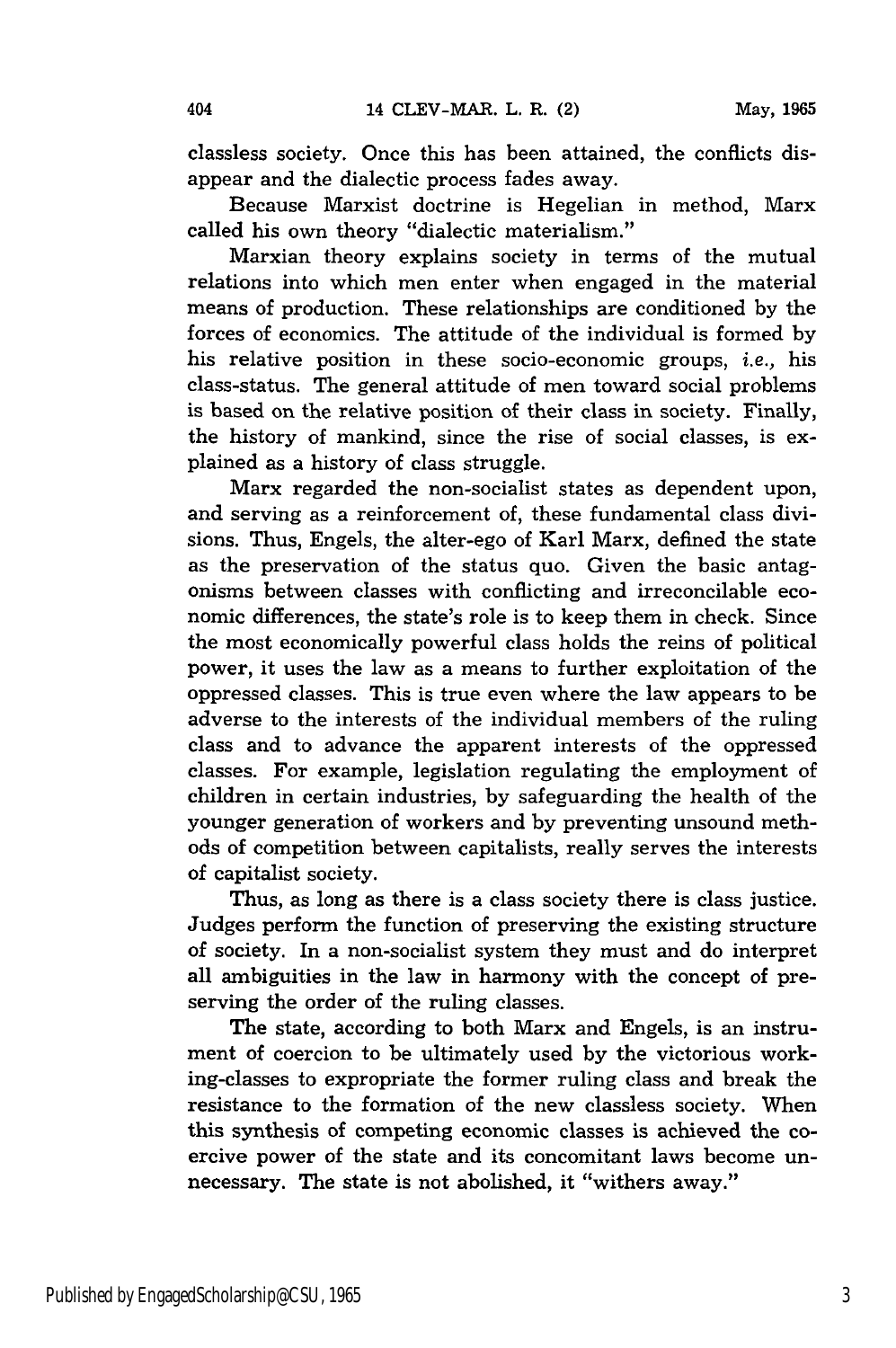How are these concepts reflected in Soviet Jurisprudence? When the Russian Revolution occurred in 1917 and the initial confusion and chaotic conditions caused by a foreign war and civil strife ended, Lenin temporarily abandoned the doctrinaire principles of Marxism in an effort to put the country back on its feet. The creation of a society of equals living in the midst of abundance failed to materialize, and Lenin permitted a certain amount of private industry and private trade to restock the economic larders. Thus, together with state-owned industries and utilities, Lenin created a mixed system of public and private ownership called the New Economic Policy (N.E.P.). This policy was considered contrary to the spirit of Marxism and eventually the entire economy was recast, with the complete abolition of the profit motive, into an economic plan directed from a single center and applicable to the total territory of the state.

Lenin regarded the state as a mechanism of constraint which subjected people to systematic violence. He went further than Marx when he stated that the essence of the state is its police, army and navy. However, consistent with Marxian ideology, the state to Lenin was only a transient phase. After the complete success of the proletarian revolution, a new era would dawn in which the need for a state apparatus would vanish.

In spite of this totalitarian view, Lenin tolerated semiindependent speculation regarding the nature of law. The first step in attempting to develop a specific Soviet theory of law was P. L. Stuchka's *The Revolutionary Part Played by Law and the State: A General Doctrine* of *Law,* published in 1921. Stuchka defined law as a system of social relationships corresponding to the interests of the dominant class and safeguarded by its organized force. The salient feature and one which caused its later repudiation was his emphasis on the "social" basis of the law. Stuchka thought that there was a "natural law" growing out of social intercourse. This "natural law" had precedence over "artificial law" consisting of statutes and governmental decrees. The echo of Lockean and non-socialistic views can be seen in these ideas and Stuchka's theory was unacceptable to Marxian dogmatists because it omitted any reference to the class struggle and failed to provide for the ultimate phenomenon of a classless society. It was eventually abandoned as an expression of Soviet law and replaced by a psychological theory of law advanced by M. A. Reisner in *The Theory of Petrazhitskie: Marxism and* So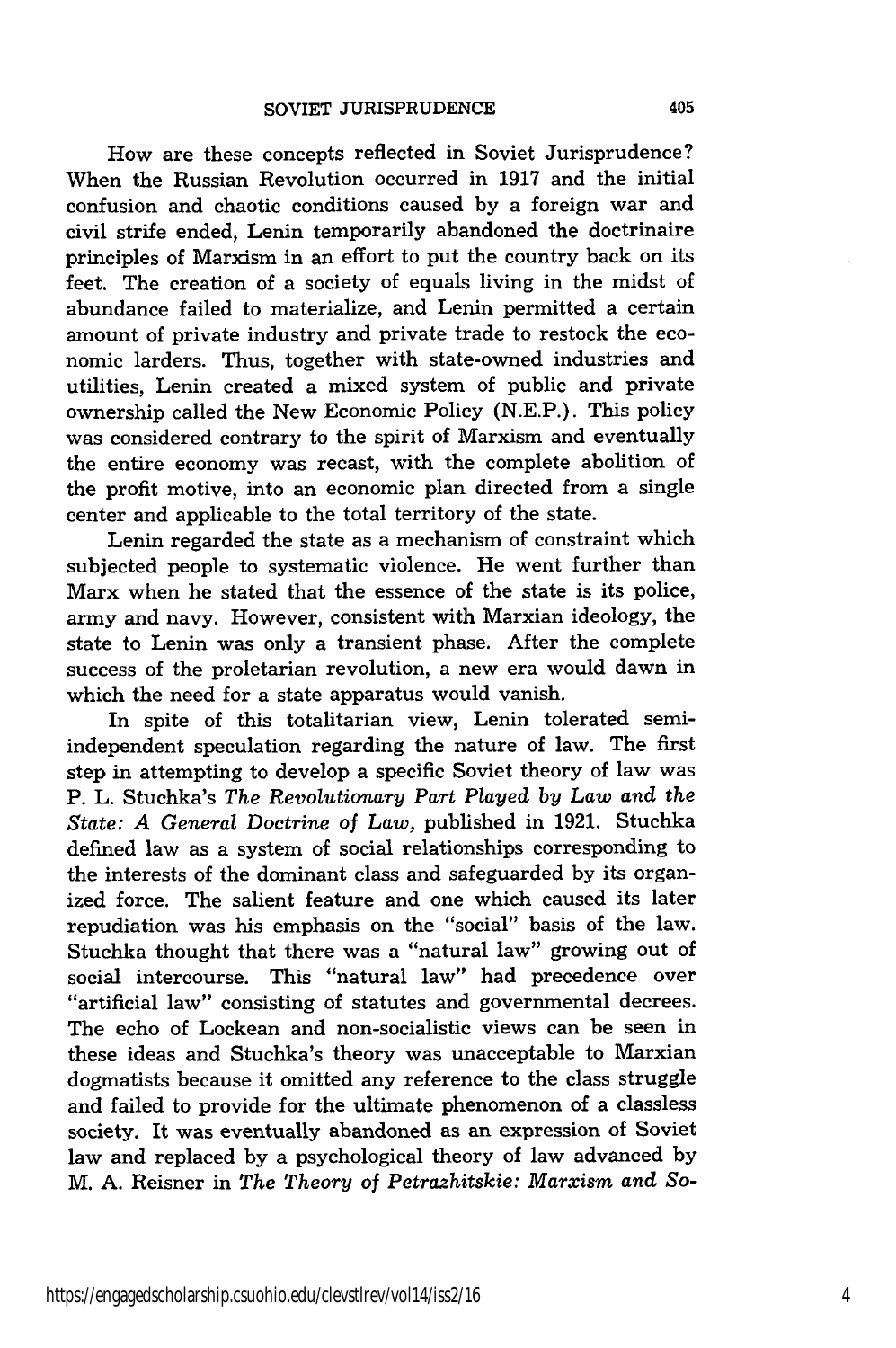*cial Ideology.* He thought that legal conduct stemmed from the psychological experiences of men and saw its chief sanction not in the application of force but in the "legal consciousness" and instinctive sense of justice in men. The origin of the law was not in any institution devised by men, but sprang from the collective experience of communism and societies. Reisner tried to put a Marxian base under this idea of intuitive law and attempted to find the driving force of Soviet law in the "revolutionary legal consciousness" of the workers inspired by the ideal of universal equality. Reisner's emphasis on the individual conscience had no lasting effect on Soviet legal philosophy.

Chronologically, the next important juridical thinker was E. B. Pashukanis, who in his *General Theory* of *Law and Marxism,* in 1922, identified law in its most developed form with bourgeois economics and culture. However, he felt that the Soviet state, prior to attainment of full-fledged socialism, could not and should not dispense with bourgeois forms of law. It was his theory that any attempt to develop purely proletarian categories of law in the Soviet Union was an exercise in futility because the achievement of a truly socialist society would result in the dying out of the law as an instrument of social regulation. Pashukanis was convinced that the institution of law reaches its highest and fullest development in a market economy in which isolated and independent producers and owners of commodities exchange their products by means of contracts. The interests of these individuals frequently come into conflict and it is the function of the law to adjust these conflicting interests. Where there is complete unity of social purpose undefiled by the clash of contradictory interests, there would be no place for the law. Thus, a railroad timetable, a hospital directive for treatment of sick persons, or various other regulations designed to achieve a collective purpose, do not operate under the color of law. Therefore, any attempt to devise a socialist or proletarian theory of law is not only futile but unnecessary.

When economic developments in the Soviet Union indicated that the state was not going to "wither away," a reaction against Pashukanis' theory resulted in his denunciation and he was forced into a partial recantation. However, he continued to insist that it was unnecessary for the Soviet Union to devise a specific form of proletarian law since, with the socialization of production, the disappearance of the law would begin immedi-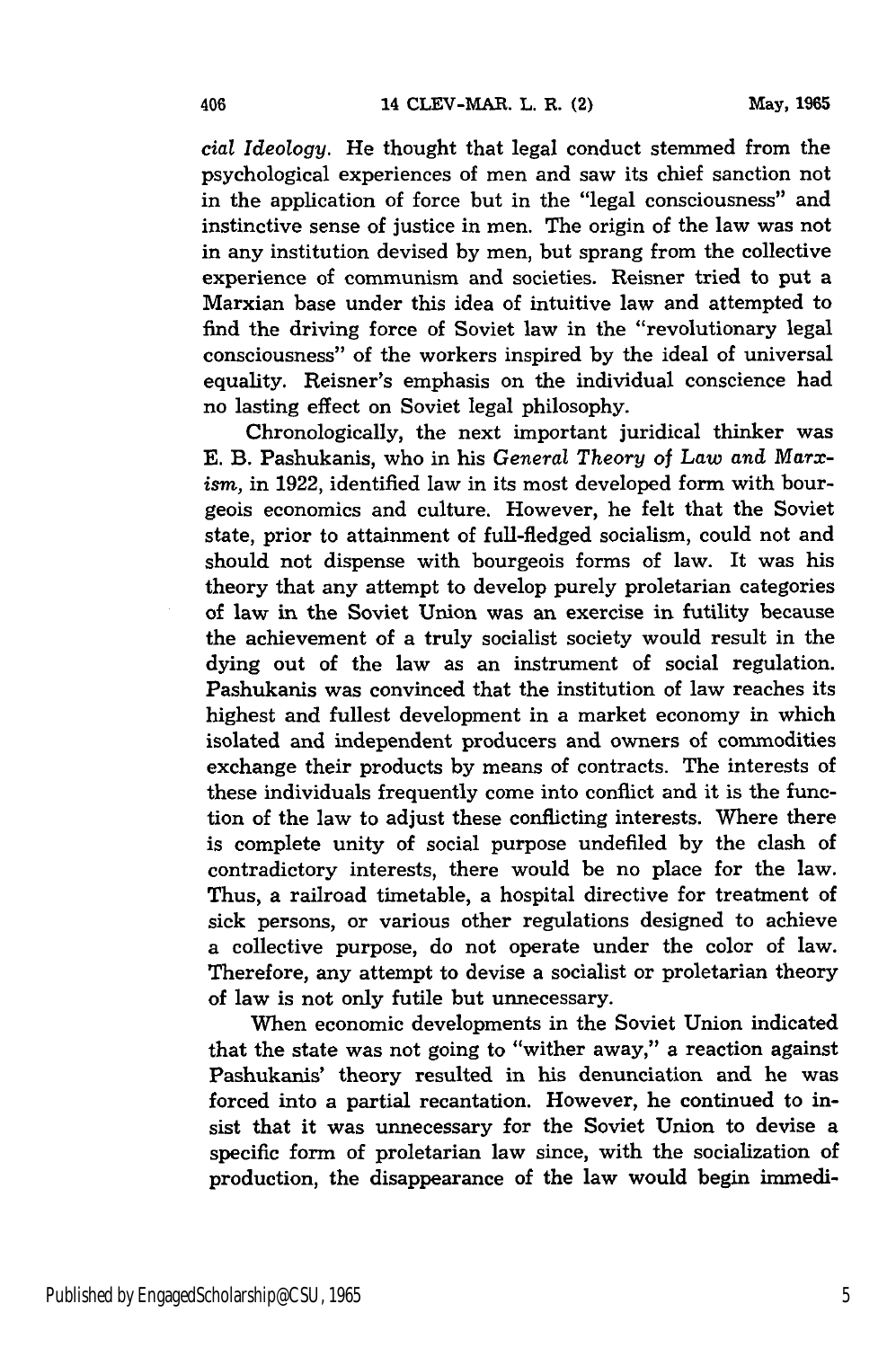ately. He disappeared from sight and may have been liquidated during the great purges of the Thirties.

After 1930 there was a shift in Soviet legal thinking which manifested itself in five ways:

**(1)** The economic concept of law, based on class, was replaced by a primarily normative idea of law, directed toward the individual. (2) An attempt was made to dilute the class element in the Marxian view of the law by equating the interests of the dominant class in the Soviet Union with the will of all the people. (3) Consistent with the Marxian theory that law is an instrument to support the ruling class, after the revolution and the achievement of a classless society, law was pictured as a stabilizer of the social order rather than an innovating force. (4) Socialist law was proclaimed as a new and distinct form of law and (5) the withering away of the law was postponed indefinitely.

In short, where Marx had explained law in terms of the relations between competing classes as the basic unit of the state there was now a return to the Hegelian view of the state as the basic unit of history since the class struggle had theoretically ceased to exist. In either case, it should be noted that the individual remains subordinate to the state.

In 1938 a new definition of the law was formulated by A. Y. Vyshinsky in *The Law of the Soviet State.* Vyshinsky's view was that Soviet law was the aggregate of rules of conduct embodied in statutes by the workers' government and reflecting their will. These rules are enforced by the coercive power of the Soviet state and are designed to strengthen the relationships between the workers and to destroy any vestiges of capitalism in economic and social life in order to build a true communist society.

The law still serves the economically dominant group which is now the Soviet workers. Constraint is prominently featured under Vyshinsky's theory as it was under Lenin who observed that the law was nothing without a mechanism to enforce obedience. Thus, law is regarded, as it was by Marx, as an institution designed to safeguard and perpetuate the interests of the ruling class. However, this class has been expanded and broadened so as to include the entire toiling mass.

Law is today viewed as a stabilizing force in Soviet society. The concept of judges as policy makers is strongly rejected. Their work is subordinate to statute. The courts are expected to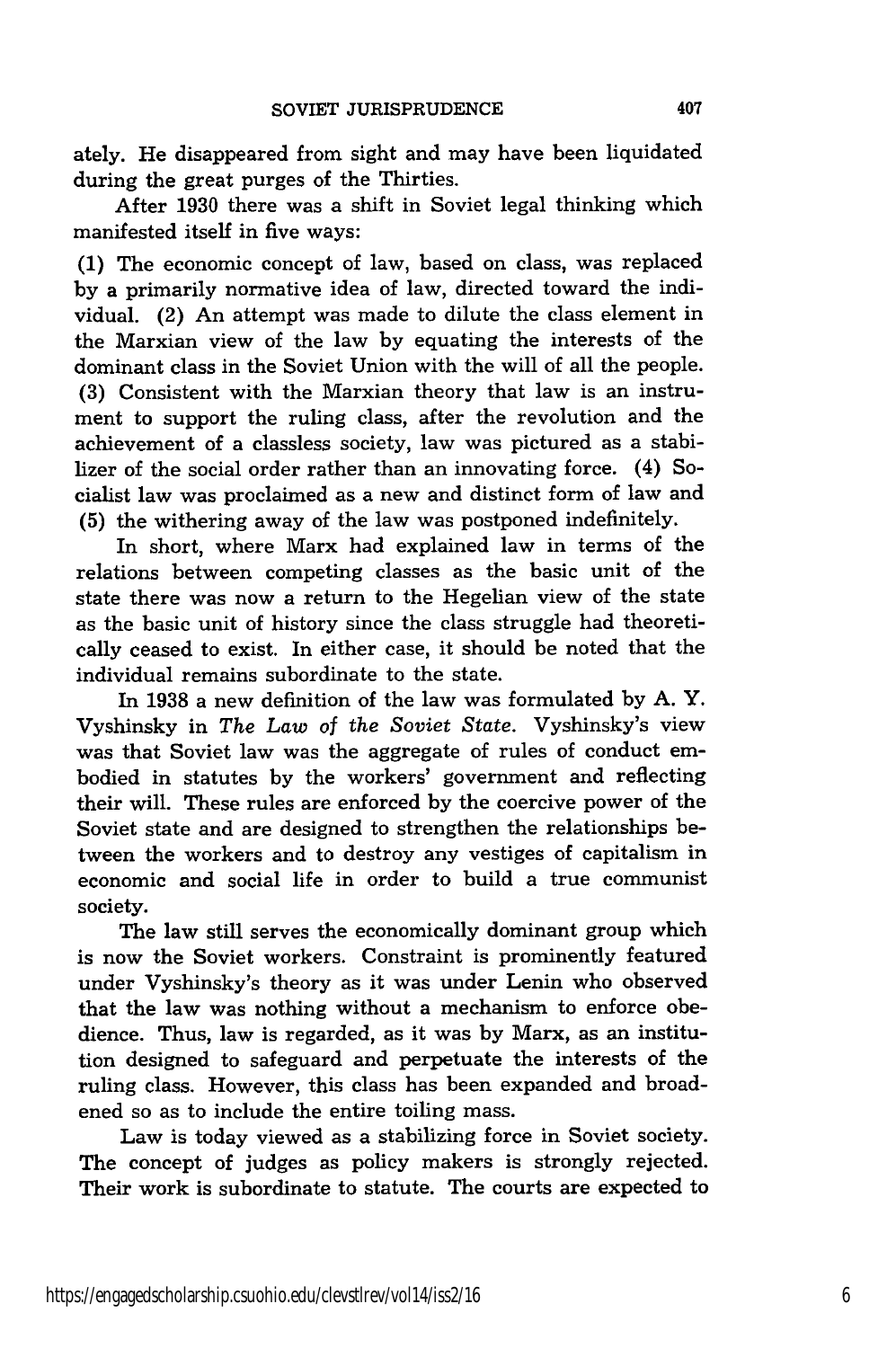play an important part in maintaining a sense of collective unity and purpose in society.

Their task is conceived in terms of the education of the people-the litigating parties, the spectators and indeed all of society. Soviet judicial opinions tend to reflect a rather mechanical mode of reasoning and the law is conceived as a body of rather rigid rules which, when applied to the citizenry, makes them ready and willing to carry out the collective spirit of Marxism.

It may seem that the attempts of Soviet legal scholars to build a philosophy of jurisprudence is an exercise in hypocrisy to mask a brutal tyranny in which the personal rights of the citizens are ruthlessly trampled by a totalitarian regime. But Soviet law is not as oppressive as we have often been led to believe. That there are abuses, especially in the field of political crimes, there can be no doubt, but otherwise the average individual, if he is reasonably careful, does not live in constant terror of being shipped off to a corrective labor camp in Siberia. The Soviet law is often described as parental. The children*viz.,* the citizenry-have no "legal" control of the state. There are no means of expressing effective opposition to the power of the state. In contrast, our political-legal system embodying the concept of individual rights as well as effective opposing political forces, provides checks on governmental power. The Soviet state is not bound by public opinion; it may recognize opinion but it can and has ignored the wishes of the masses if it feels that another goal is more important. This is consistent with the Hegelian and Marxist view of the individual as subordinate to the state.

Nevertheless, the parental character of Soviet laws does not limit it to arbitrary state action. Large numbers of prosecutions are brought against officials for gross negligence of their duties, and state organizations can be and are sued by individuals for injuries to person or property and for breach of contract.

There are many contradictions in Soviet jurisprudence. How, for example, does one reconcile the Marxian concept of law as an "exploiter" of the toiling masses (the tool of the ruling class) with any theory of Socialist law? Vyshinsky attempts to reconcile this conflict by explaining that the new law is now the tool of the general will and is the expression of a classless Marxian society. There is no ruling class and the coercive power of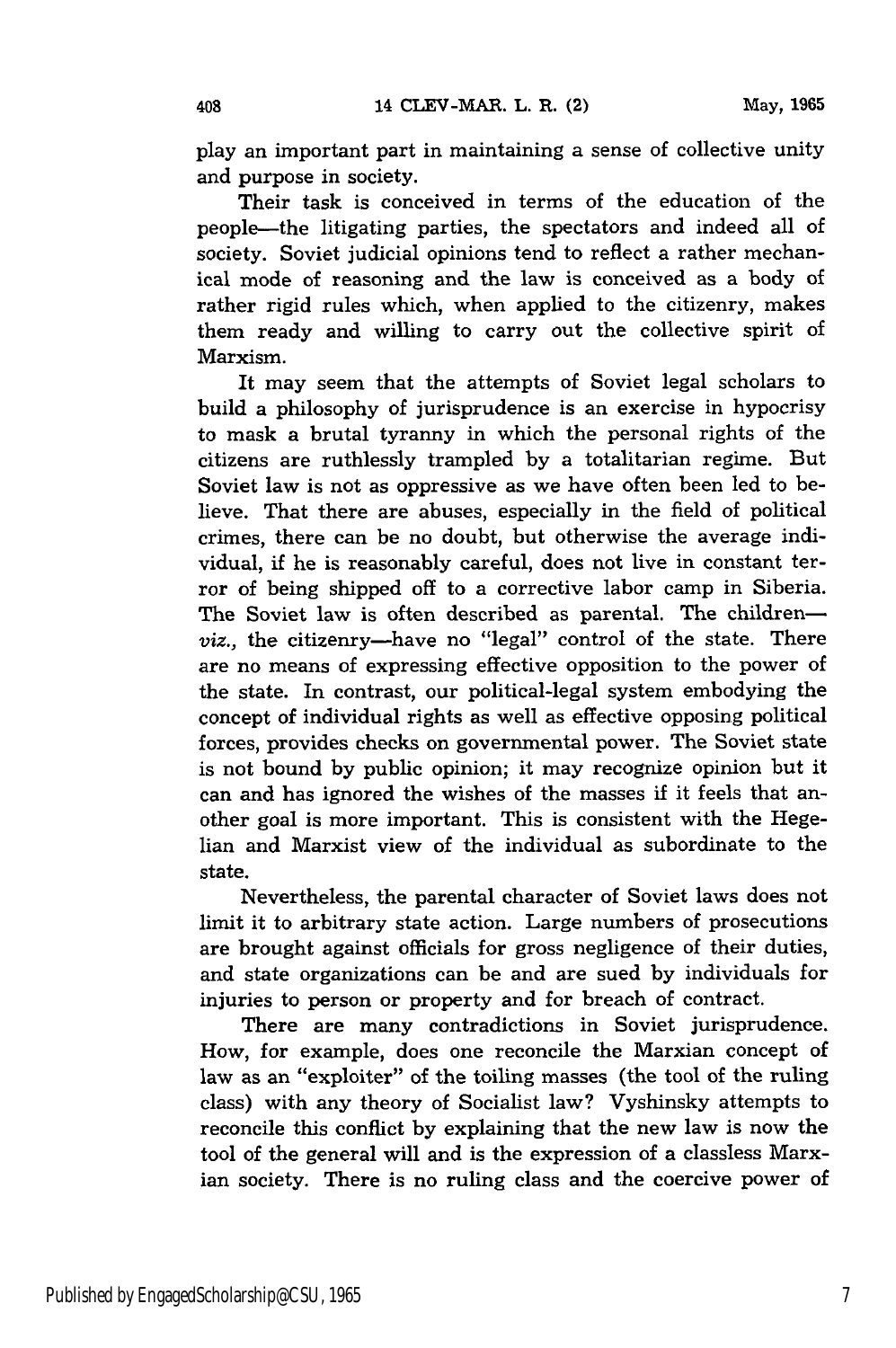the state is directed toward the non-conforming individual rather than an exploited class. Yet, every society has contradictions. The political absolutism of the Soviets does not destroy an otherwise sound legal system. An illustration of our own country's contradictions is to be found in the fact that in some places, in spite of 100 years of guaranteed constitutional equality, Negroes still are systematically deprived of the franchise, denied fair trial, and are often the victims of unpunished violence. This does not mean that law is non-existent in those areas. It simply means that force and violence is tolerated in certain types of situations. This may have a deleterious effect on the legal system as a whole, but it does not destroy it.

The biggest handicap to any more elastic form of Soviet jurisprudence lies in its apparent necessity to base everything on Marxian philosophy which has become a sacred dogma invulnerable to criticism. The leaders have become the captives of their own dogma and cannot abandon their whole "raison d'etat" without imperiling their own authority and prestige. In any event, any changes in Soviet jurisprudence will have to come about through political developments, rather than through any radical and innovating philosophy based more on a concept of individual freedom and less on deterministic philosophy.

### **BIBLIOGRAPHY**

#### **Books**

- **1.** Engels, **F.,** *Anti-Duhring* (New York, **1938).**
- 2. Engels, F., *Origin of the Family, Private Property and the State* (London, 1928).
- 3. Hegel, F., *Phenomenology* of *the Mind,* Eng. trans. by J. B. Baille (New York, 1931).
- 4. Hegel, F., *Lectures on the Philosophy of History,* Eng. trans. by J. Sibree (London, 1900).
- 5. Marx, K., *Kapital* (London, 1929).
- 6. Marx, K. & Engels, F., *Manifesto of the Communist Party* (London, 1929).
- 7. Berman, H. J., *Justice in Russia* (Cambridge, Mass., 1950).
- 8. Bober, M. M., *Karl Marx's Interpretation of History* (New York, 1948).
- 9. Cassirer, E., *The Myth of the State* (New York, 1955).
- 10. Cooper, R., *The Logical Influence of Hegel on Marx,* Publications in the Social Sciences, vol. 2 (Univ. of Wash. 1948).